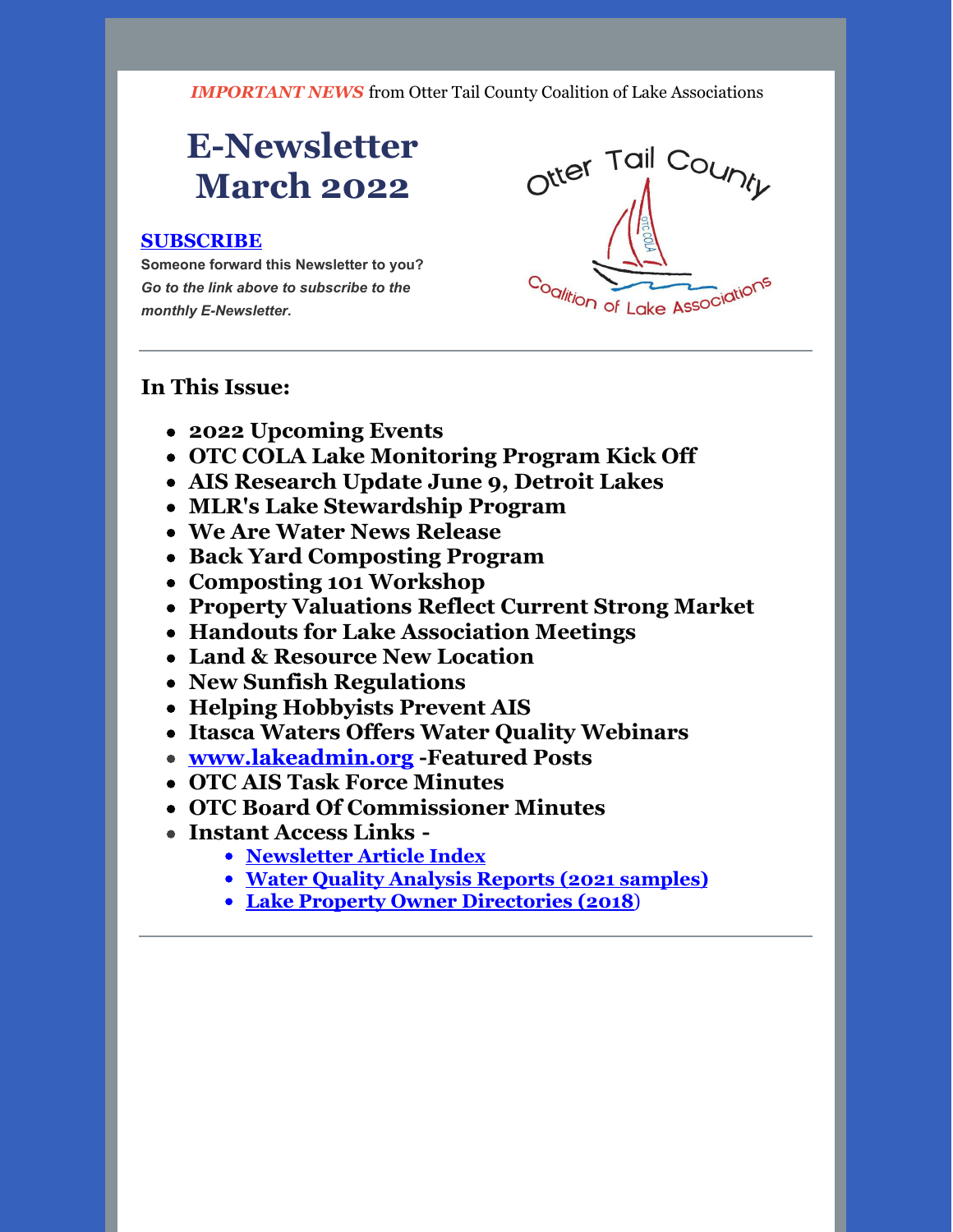

# **OTC COLA Events Planned for 2022**

OTC COLA has several events planned for 2022. Some events will be conducted in collaboration with regional organizations and agencies.

- April 21, 2022, Annual OTC COLA Water Sampling Kickoff
- June 9, 2022. MN Aquatic Invasive Species Research Center (MAISRC) Conference, MN State, Detroit Lakes, MN.
- July 11, 2022, Starry Stonewort Field Trip to Lake Koronis
- Return to Otter Tail County Lake Property Owner meetings, Otter Tail Community Center, April, May, August (Annual Meeting), September.

Current updates will be published in the future OTC COLA E-Newsletters.

#### **John Kruse, OTC COLA [Administrative](mailto:otccola2@gmail.com) Assistant**

# **OTC COLA Lake Monitoring Program Kick Off**

The distribution of the sample storage coolers, bottles and data sheets to sampler volunteers will take place Thursday, April 21 from 5:00 to 7:00 at the Ottertail Community Center parking lot. The discounted cost to OTC COLA Members for 2022 is \$265 per site. OTC COLA invoices for sample analysis and Membership fees will be sent soon.

If you have questions contact:

Jeff Vansteenburg, OTC COLA Environmental Director **[jeffery.vansteenburg@gmail.com](mailto:jeffery.vansteenburg@gmail.com)**, 641-420-0928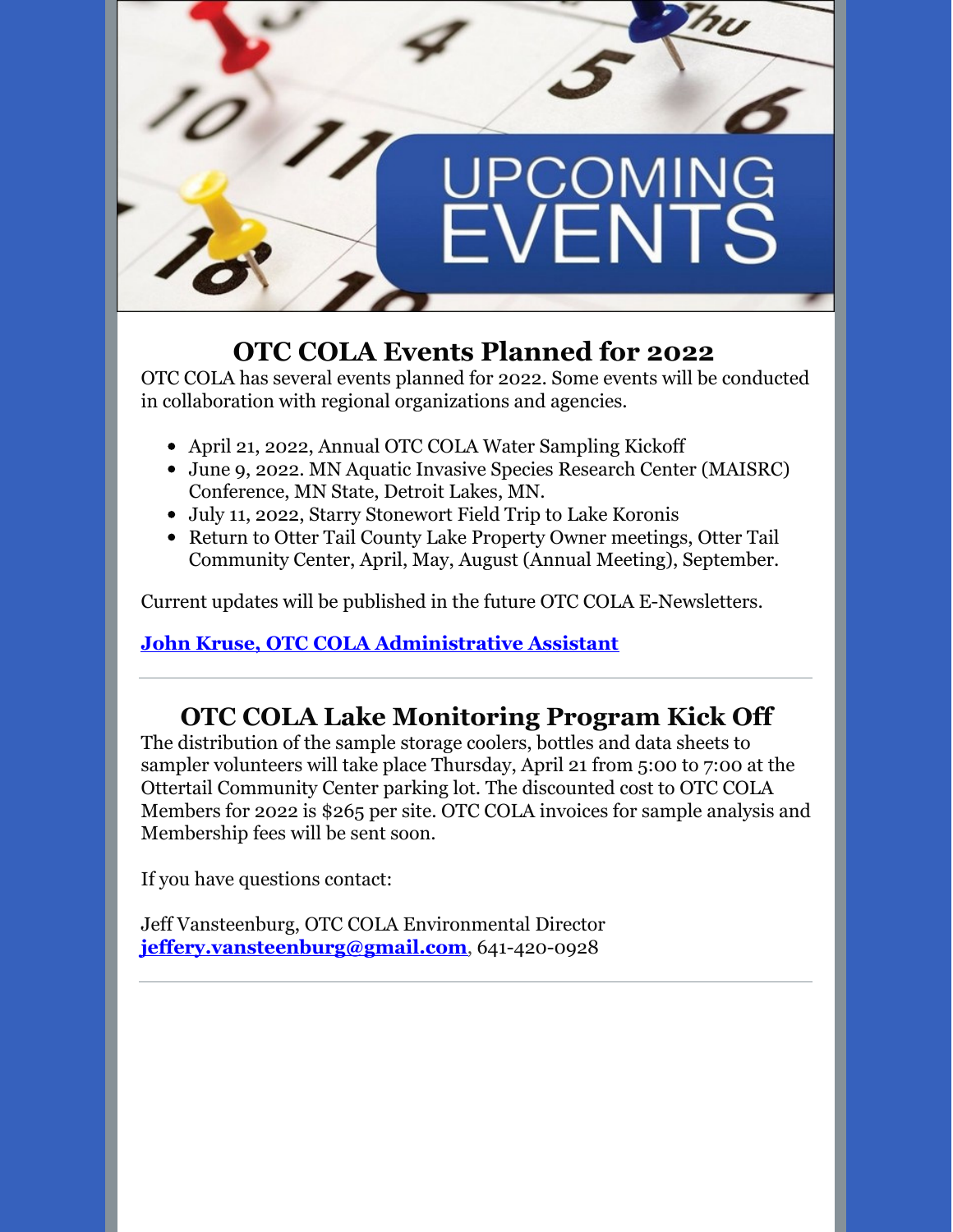

# **Driven to Discover**™

Join us for an informational day. **MN AIS Research Center (MAISRC)** 

# **Aquatic Invasive Species Research Update**

Thursday, June 9, 2022 **M-State Campus Large Auditorium (C101)** 900 Hwy 34 East, Detroit Lakes, MN 9:00 a.m. - 3:00 p.m.

**Research Updates: Starry Stonewort Research, Plant Survey** Database, Zebra Mussel Research, AIS Success Stories, and MAISRC Overview

\*\*Lunch will be served-free will offering

## **AIS Research Update June 9, Detroit Lakes**

OTC COLA is among a group of regional lake advocate organizations hosting the Aquatic Invasive Species Research Update at the M-State Campus in Detroit Lakes, MN on June 9, 2022. Tables for distribution of information will be present. Organizations hosting the event are Becker County Coalition of Lake [Associations](https://www.co.becker.mn.us/dept/soil_water/) (**BC [COLA](https://beckercola.org/)**), Becker County Soil & Water District (**BC**) SWCD), Hubbard County Coalition of Lake Associations (HC [COLA](http://www.hubbardcolamn.org/index.html)), Otter Tail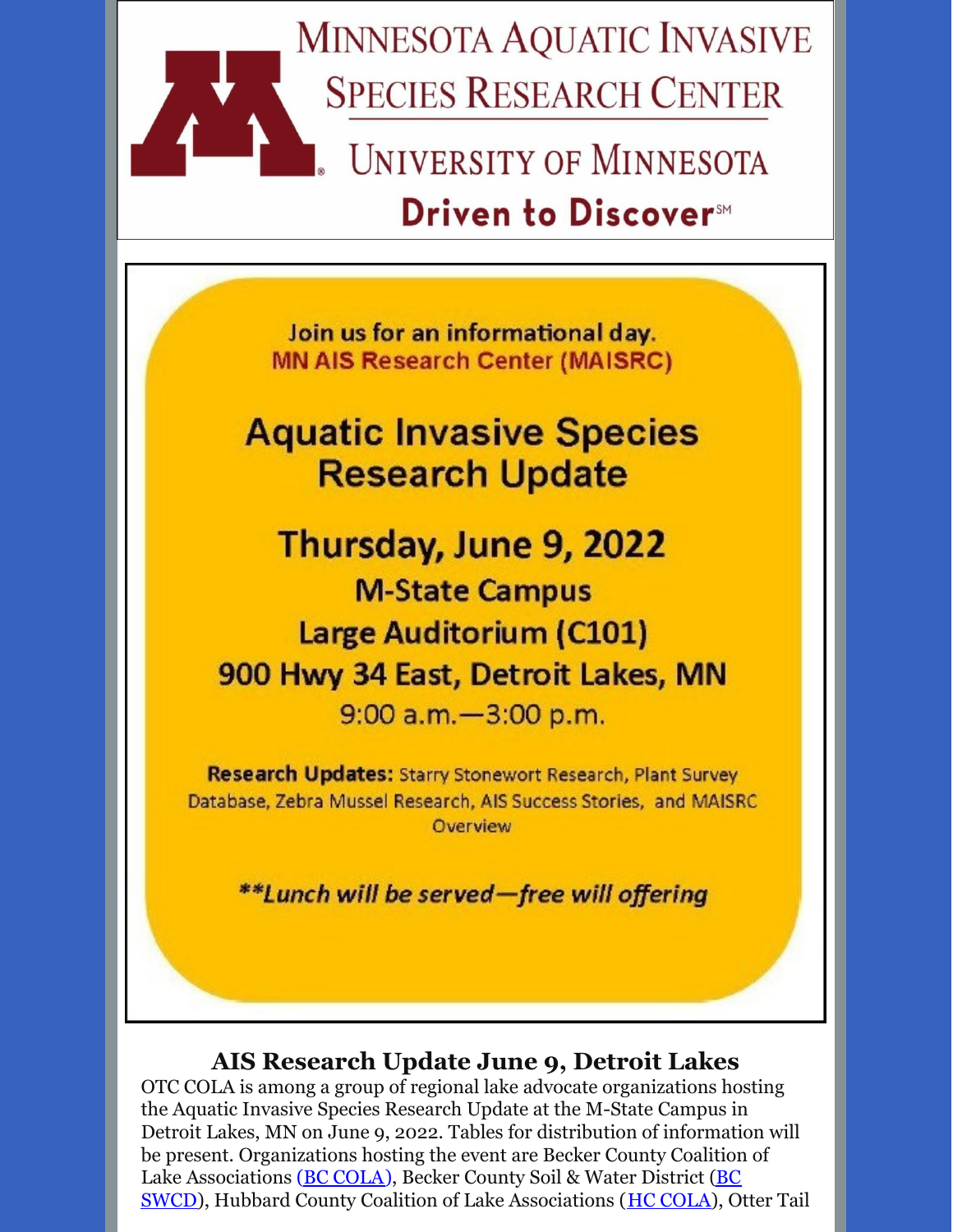County (OTC AIS Task [Force](https://ottertailcountymn.us/department/aquatic-invasive-species/)), Otter Tail County Coalition of Lake Associations (OTC [COLA\)](http://otccola.org/) and Pelican River Watershed District ([PRWD](https://prwd.org/)).

Invited are regional lake organizations, lake property owners and anyone interested in preserving and protecting Minnesota lakes. Please forward this email to anyone and print the **[EVENT](https://drive.google.com/file/d/1BmZ3jlKLvuY7_ijJaGyjc3bysjDchnDU/view) FLYER** to post on any appropriate places. A QR code on the Flyer has been included for convenient and easy Registration.

#### **[MAISRC](https://drive.google.com/file/d/1BmZ3jlKLvuY7_ijJaGyjc3bysjDchnDU/view?usp=sharing) EVENT FLYER**

#### **[REGISTER](https://events.r20.constantcontact.com/register/eventReg?oeidk=a07ej1ium3xcdb6eea3&oseq=&c=&ch=) NOW**

**[MAISRC](https://maisrc.umn.edu/)**

#### **John [Kruse,](mailto:otccola2@gmail.com) OTC COLA Administrative Assistant**



**MLR's Lake Steward Program Helping lake associations meet their water quality goals**

**Jeff [Forester](mailto:jeff@mnlakesandrivers.org)**, Executive Director, Minnesota Lakes and Rivers Advocates

Two years ago, Minnesota Lakes and Rivers Advocates, MLR developed a program to improve water quality that allows individuals to be the change. The Lake Steward Program promotes shoreline restoration projects among lakeshore homeowners, making the restoration process easier through our team of helpful volunteers and resource guides that give property owners the direction they need for lake health improvement. In two short years, over two and a half miles of Minnesota's shorelines have been protected by the Lake Steward program and the efforts of dedicated, lake-conscious property owners. Minnesota Lakes and River Advocates hopes to continue this momentum,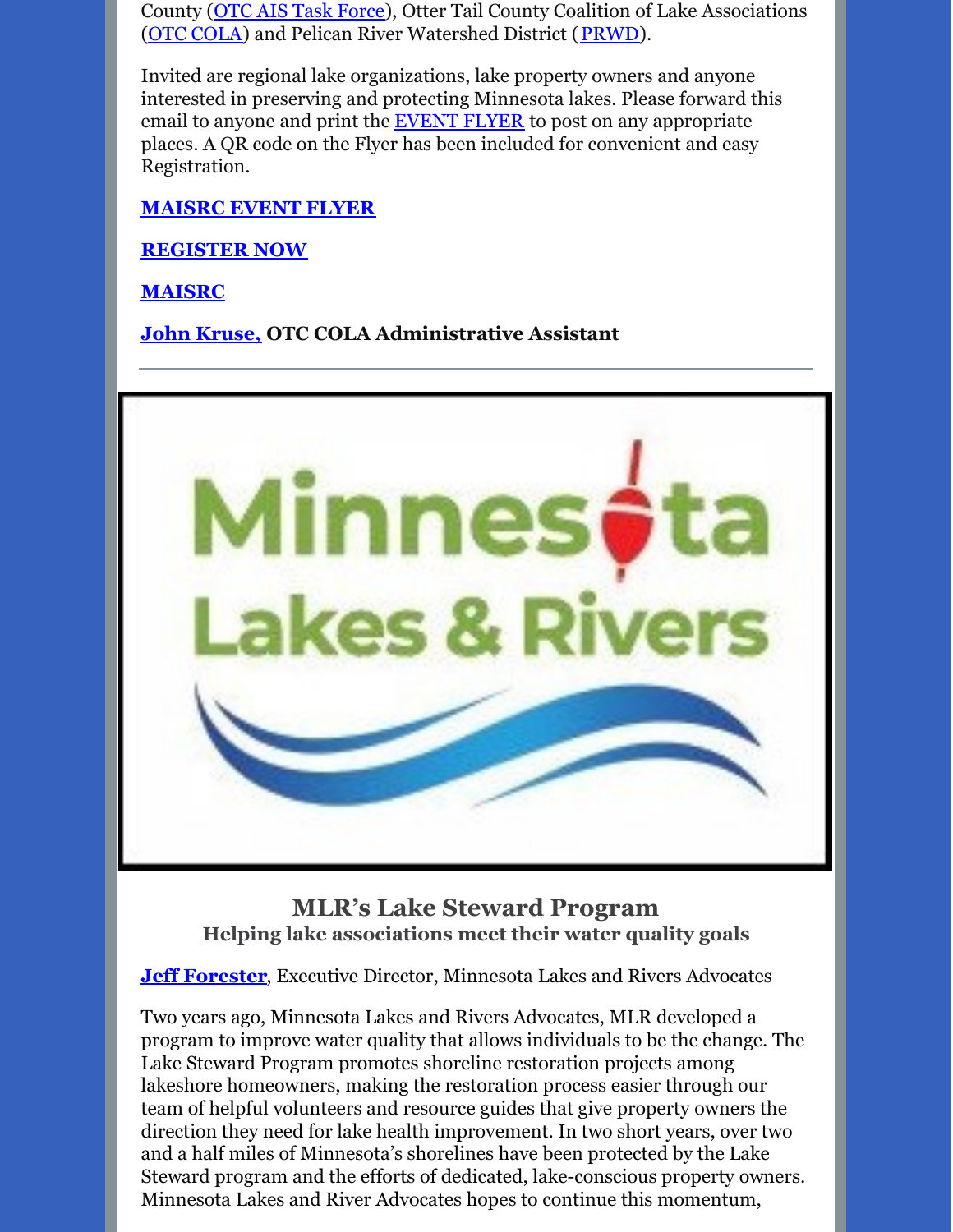encouraging lake association members to earn their very own "Lake Steward" sign as a badge of honor for their commitment in protecting Minnesota water quality.

**[MORE](https://drive.google.com/file/d/1b92pYdKDCWOHdAU0xbzzZvPNUk-IqGLD/view?usp=sharing)**

**[Minnesota](https://mnlakesandrivers.org/) Lakes & Rivers Advocates**



# **Let's Make Everything About Water This Year In Otter Tail County**

#### *Take part in the We Are Water project through your community, organization or schools*

Have you ever asked yourself this question: What does water mean to me? Otter Tail County would like you to join the We are Water project and share your answers with others. Beginning on August 18 and running through October 10, 2022, you are invited to visit the traveling exhibit and share your water story.

#### **[MORE](https://drive.google.com/file/d/1ZRds8DzEWXEnN6XbCK4r5KErG6H9TFTX/view?usp=sharing)**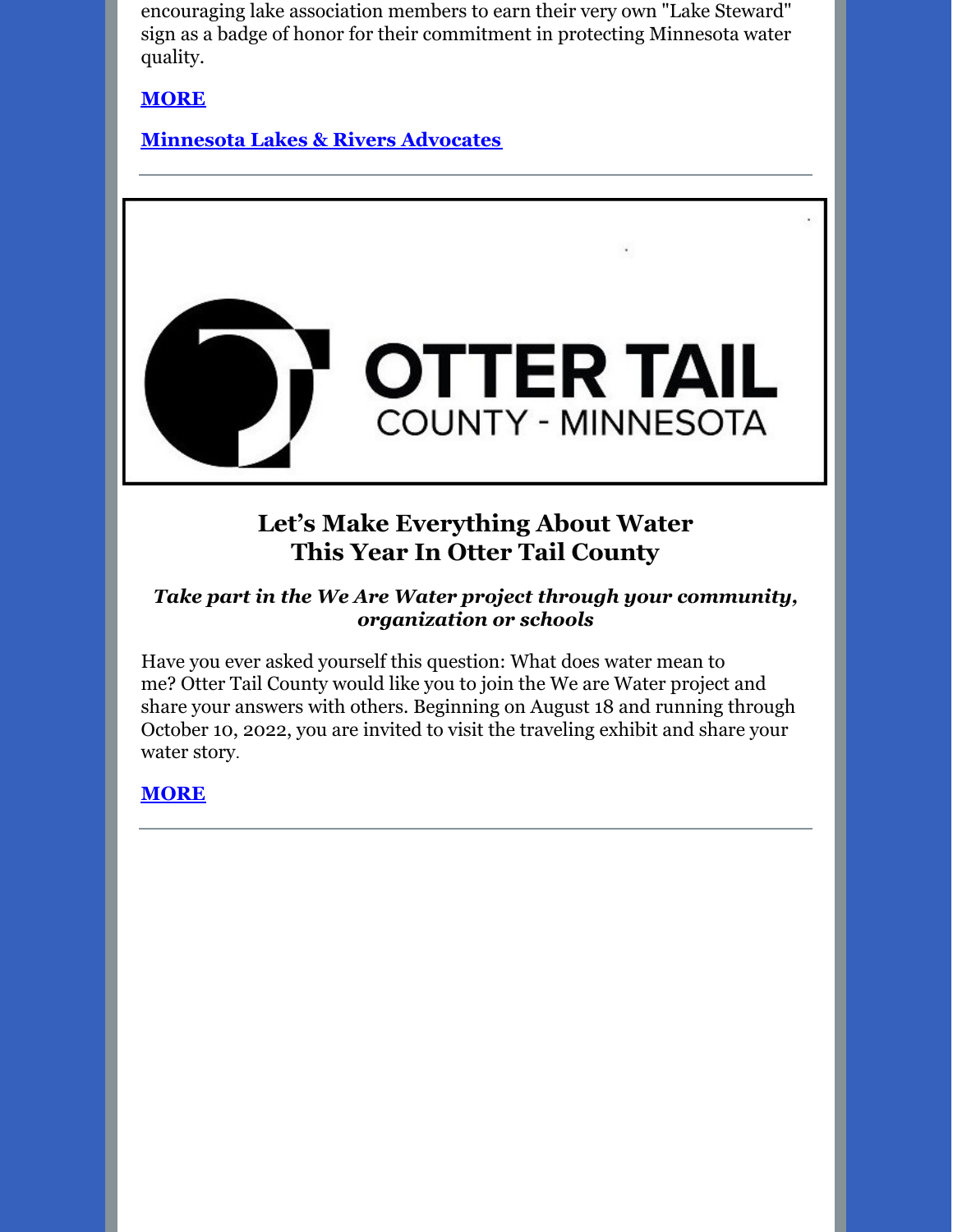

# **Backyard Composting Program**

Up to 500 Otter Tail County residents are eligible to receive a backyard compost bin and kitchen compost pail at no charge in an expanded backyard compost program that will run through June of 2023. This program is supported by a grant from the Minnesota Pollution Control Agency. Composting is an easy way to keep food waste out of the landfill, or the Perham Resource Recovery where heavy and wet food waste does not burn well. Approximately 20-30% of your waste is organic matter that could be composted instead of trashed. Organic materials break down in nature all the time, and through composting we can support and manage natural decomposition in a way that reduces smell and speeds up the process to create compost for our yards and gardens. Even if you don't have a garden, finished compost can be raked into your yard, or used as mulch around trees and shrubs for an all natural nutrient boost.

#### **[MORE](https://ottertailcountymn.us/content-page/backyard-composting-program/)**

## **Composting 101 Workshop**

The first week in May is International Compost Awareness Week! Composting returns valuable nutrients to the soil, reduces your waste, and keeps food waste out of the landfill. Learn the basics of composting, from choosing or building a bin, choosing a location, knowing what to compost, turning or mixing your compost, troubleshooting, and using your finished compost. Composting is pretty simple, and this event will get you started or help you resolve issues if you already compost. The workshop will be primarily outside, dress for the weather. In case of extreme weather, the workshop will be held inside. You must register for this workshop so that enough copies can be made for attendees. [Register](https://www.signupgenius.com/go/60B0545A9A92FA2F85-composting) Now

#### **[MORE](https://ottertailcountymn.us/events/composting-101-workshop-3/)**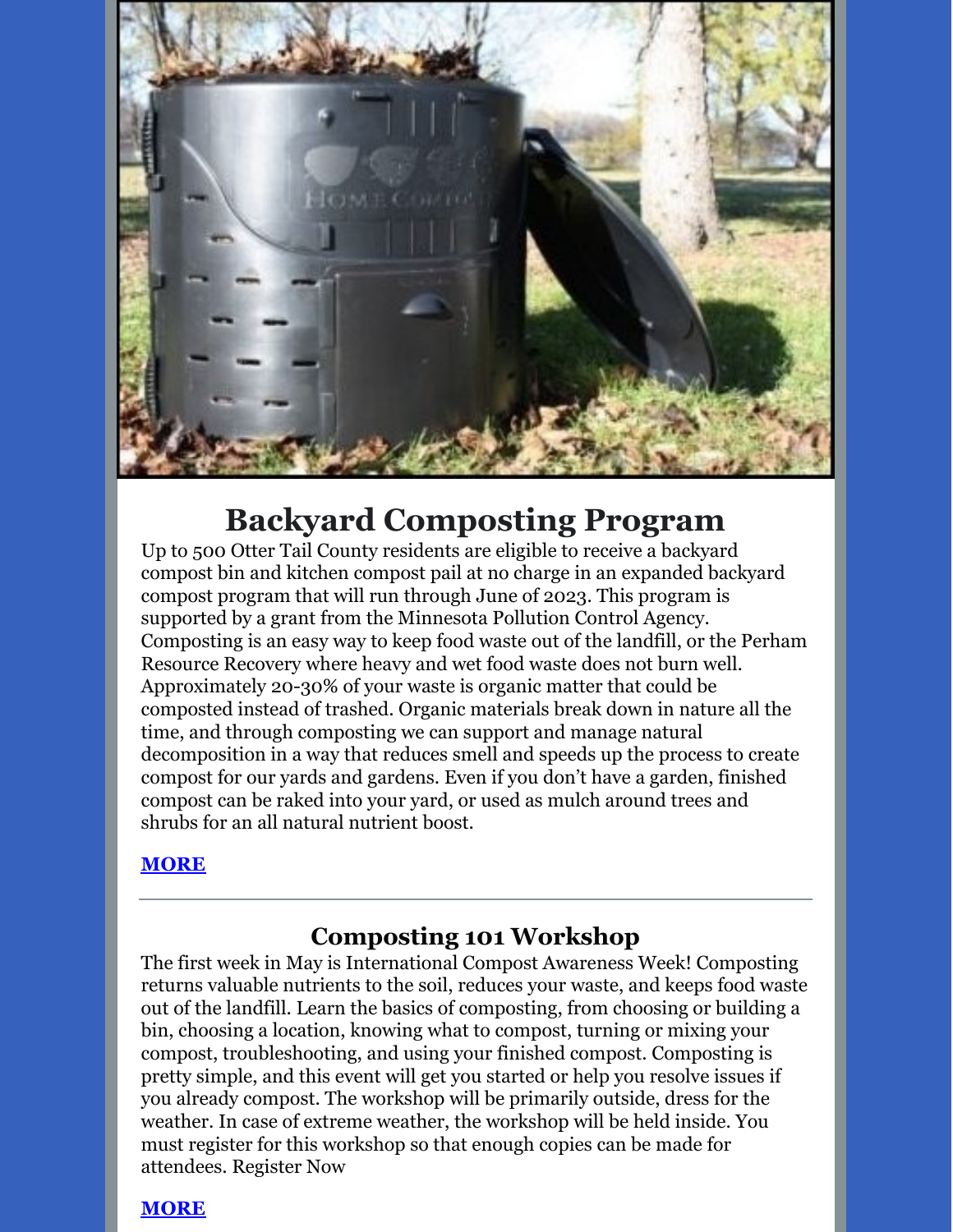# **Property Valuations Reflect Current Strong Market**

March 15, 2022 – Otter Tail County, MN– Approximately 65,000 property valuation notices will be mailed to Otter Tail County property owners starting around March 24. Generally, property owners may see increases of 10-30% depending on the type of property they own. The increase in property values does not necessarily mean that taxes will rise 10-30%.

#### **[MORE](https://drive.google.com/file/d/1_GEj0wwgieH-Gjv4c3ZDkFzemXFY3N6Y/view?usp=sharing)**

## **Handouts for your Lake Association Meetings**

OTC COLA has received requests from Lake Associations for materials to be handed out at Association meetings or other events this summer. OTC COLA and the OTC AIS Task Force have numerous items of 4-color glossy handouts available at no cost. We will be assembling packages of updated and new materials. Lake Associations are invited to submit requests for these packages for distribution. Please send an email to **otccola2@gmail.com** including the name and email address of the Association contact person and the estimated quantity of handouts being requested. Below are samples of items to be included. More items are being produced at this time.

**Aquatic Invasive Species [Identification](https://drive.google.com/file/d/1aUWzicgGG6baz8JKgs03DhLdllWbyI6_/view?usp=sharing) Card**

**OTC COLA [Membership](https://drive.google.com/file/d/1tXrr7qPbdu57FgRruJJMFV2ord41bZ6c/view?usp=sharing) Brochure**

**John [Kruse](mailto:otccola2@gmail.com)**, OTC COLA Administrative Assistant



## **Land & Resource Management: New Location**

Otter Tail County Land & Resource Management Department to Move to New Location Download this News Release March 15, 2022 – Otter Tail County, MN– Otter Tail County has purchased the former Daily Journal building at 914 East Channing in Fergus Falls. The building will temporarily house the Land and Resource Department.

**[MORE](https://drive.google.com/file/d/1xVLkksIHgWL4U9YknKR09tNwWSR2LBWj/view?usp=sharing)**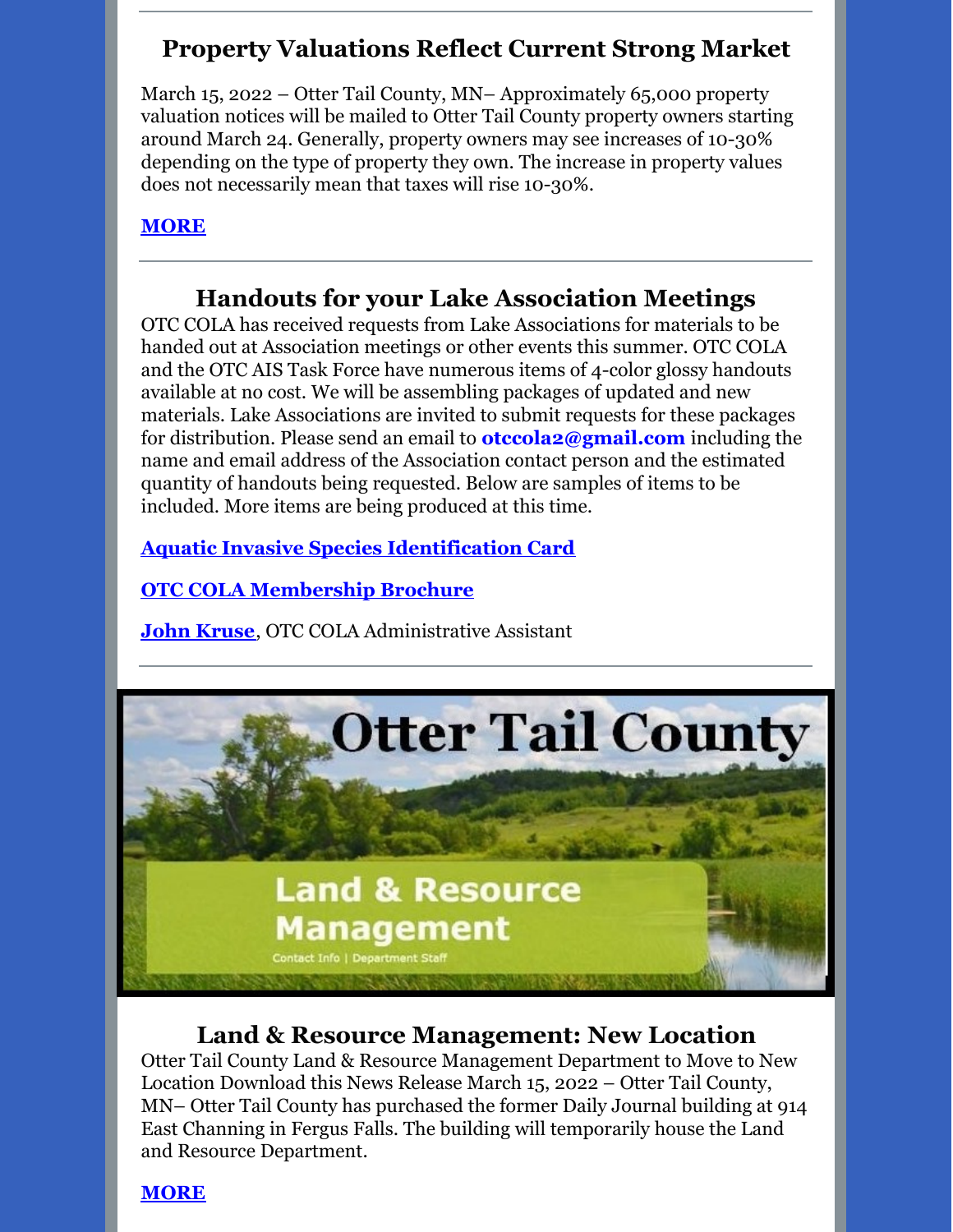# **MAY DEPARTMENT OF NATURAL RESOURCES**

# **New Sunfish Regulations In Effect On 52 Lakes**

#### **Anglers will find this and other changes in the updated fishing regulations booklet**

Sunfish anglers need to closely check the 2022 Minnesota Fishing Regulations booklet and signs at water accesses for new sunfish limits in effect on 52 lakes and connected waters starting March 1.

The new regulations lower limits on specific waters as part of a Minnesota Department of Natural Resources initiative to protect and improve sunfish sizes. These changes are in response to angler-driven concerns over the declining sizes of sunfish in Minnesota.

#### **[MORE](https://drive.google.com/file/d/114DhUHlEwFu5Gj1olLXNC4kuG9uNvSDt/view?usp=sharing)**



# **Helping Hobbyists And Sellers Prevent Invasive Species Introductions**

#### **Focus on aquariums, gardens, bait and other live organism trades**

The Minnesota Department of Natural Resources (DNR) Invasive Species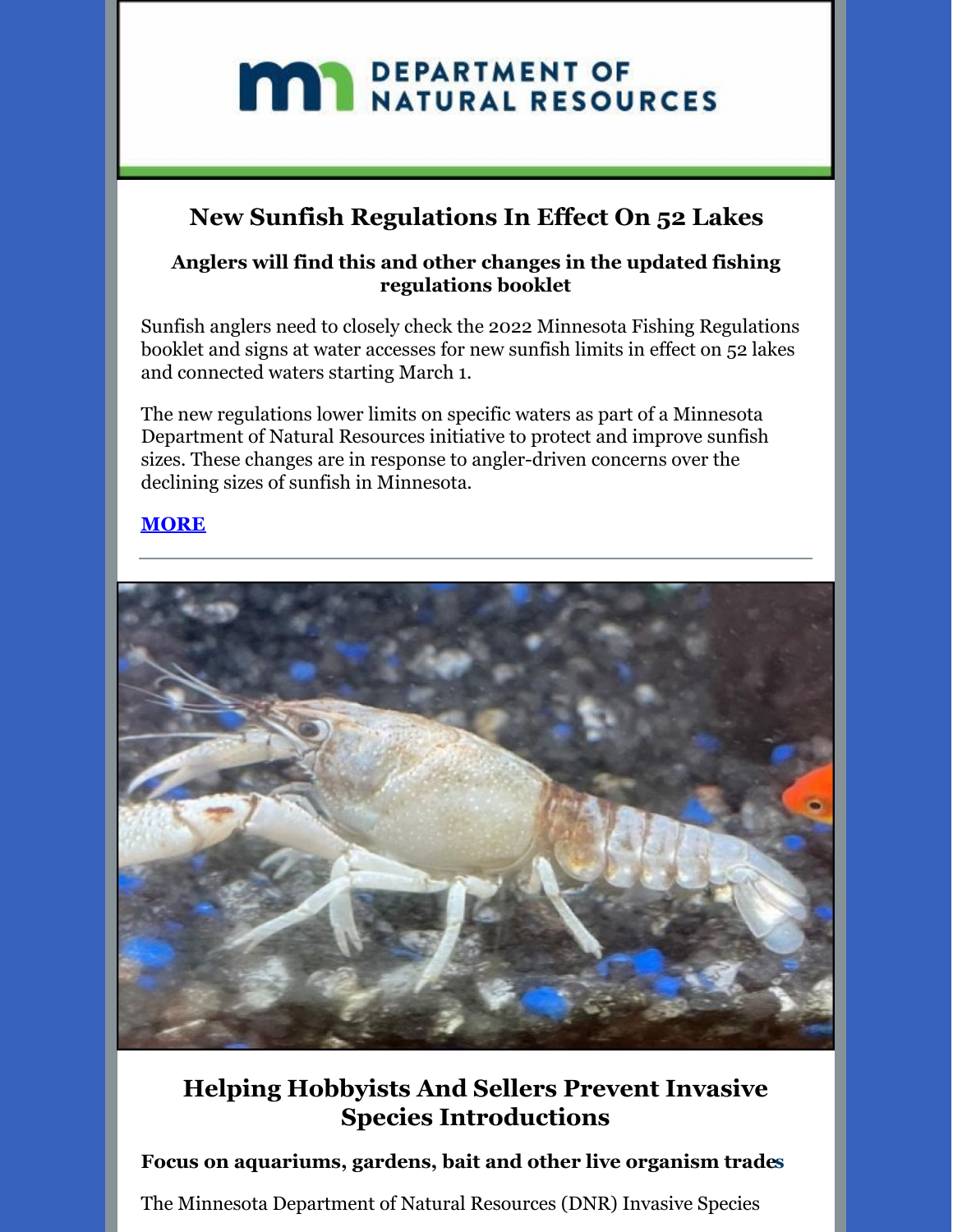Program is hosting an online presentation on recent efforts to prevent invasive species introductions through the live organism trades and how you can help. Bring your lunch and click here to join the [meeting](https://gcc02.safelinks.protection.outlook.com/ap/t-59584e83/?url=https%3A%2F%2Fteams.microsoft.com%2Fl%2Fmeetup-join%2F19%253ameeting_YzVhYmViZTAtNjE5MC00YjhmLThiZmUtMjJlYzA3NWRiZmU5%2540thread.v2%2F0%3Fcontext%3D%257b%2522Tid%2522%253a%2522eb14b046-24c4-4519-8f26-b89c2159828c%2522%252c%2522Oid%2522%253a%25220e313ac0-4846-400b-a9e8-9f725f4dcd95%2522%257d&data=04%7C01%7Cgreg.husak%40state.mn.us%7C107a73d8f2764c80e54f08da0dd485d2%7Ceb14b04624c445198f26b89c2159828c%7C0%7C0%7C637837503693514228%7CUnknown%7CTWFpbGZsb3d8eyJWIjoiMC4wLjAwMDAiLCJQIjoiV2luMzIiLCJBTiI6Ik1haWwiLCJXVCI6Mn0%3D%7C3000&sdata=bRTWBvfth54WKWKxiNElTdyrkMcgi2yMFT3Zq%2FhmZ3g%3D&reserved=0) at noon April 12.

The webinar will focus on recently completed DNR projects to assess risks of invasive species introduction through the live organism trades and steps hobbyists and sellers can take to help. Businesses and activities involving live organisms, such as the pet, horticulture, seafood, bait, and classroom and laboratory biological supply trades, have led to invasive species introductions. For example, "football-sized" goldfish were recently found in a Minnesota lake.

#### **[MORE](https://drive.google.com/file/d/1MYQ49rQx2iG38ctY0fPy7UsD25YfeEY6/view?usp=sharing)**

**Itasca Waters Offers Water Quality Webinar Series Itasca [Waters](https://itascawaters.org/)** is offering a webinar series Itasca Waters has set up for the first Thursday each month from April thru November. Presenters will identify and explain the science behind some of our Minnesota water issues. They will also share strategies and practical actions that you can use to maintain and protect the water quality we all value.

Join the monthly series to learn from experts in their fields. These online sessions will be held at noon, the first Thursday of each month, April through November. Each session will also include an interactive question and answer segment.

#### **[MORE](https://itascawaters.org/waterwisdom)**



**[AIS](https://lakeadmin.org/category/ais/) \* Water [Quality](https://lakeadmin.org/category/waterquality/) \* [Administration](https://lakeadmin.org/category/administration/) \* [Regulation](https://lakeadmin.org/category/regulation/)**

#### **Featured Posts - March 2022**

- **OTC Lake [Organizations](https://lakeadmin.org/ottertailcoorganizationsandagencies/) and Agencies**
- **Integrated [Communications](https://lakeadmin.org/integratedcommunications/) Scenarios**
- **Minnesota Lake [Organizations](https://lakeadmin.org/mnlakeorganizationsandagencies/) and Agencies**

**[www.lakeadmin.org](http://www.lakeadmin.org/)**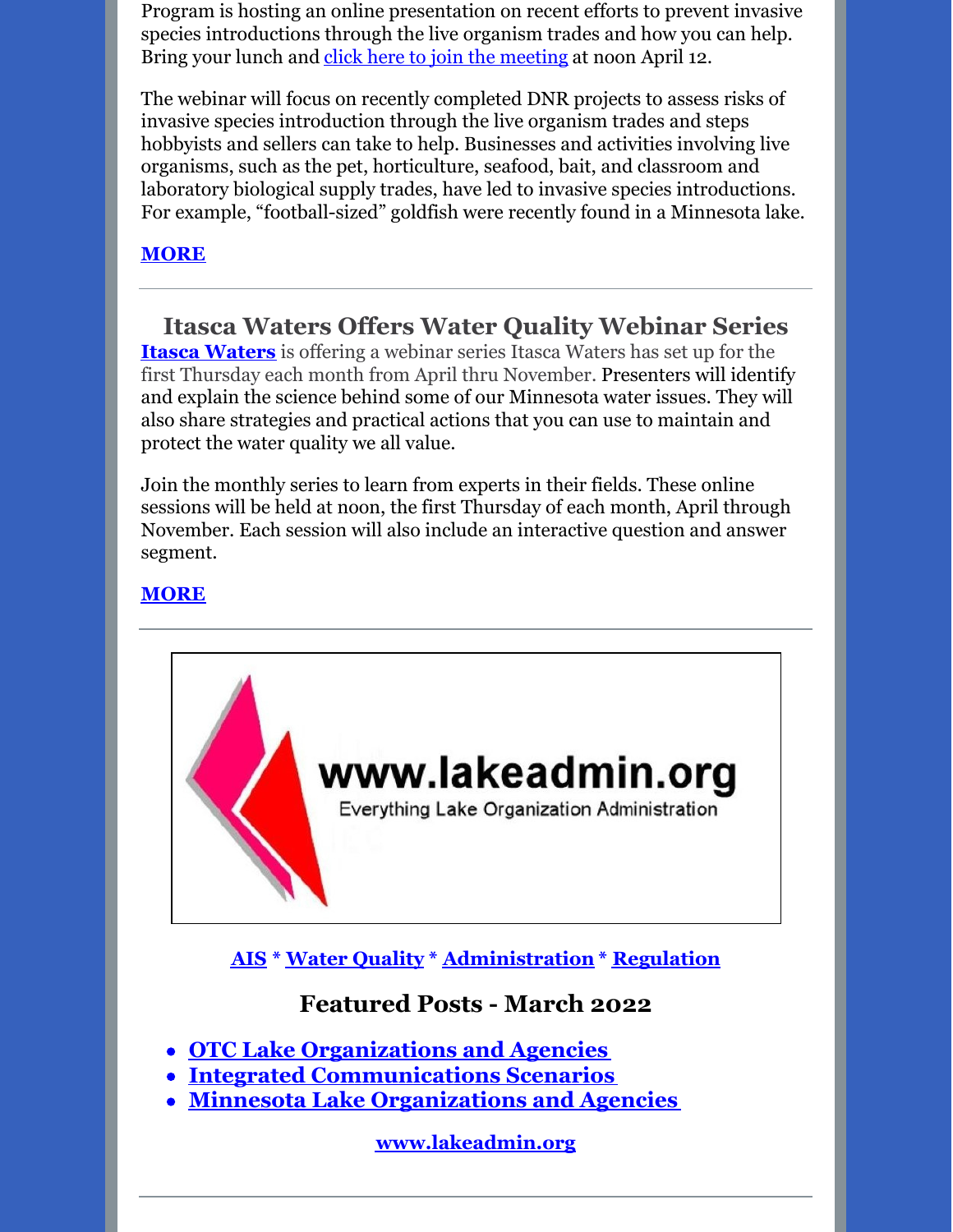#### **OTC AIS Task Force Minutes**

**[March](https://drive.google.com/file/d/1mlUMjruQ_VCYCTOlDHtfVTBLFJEnzZpl/view?usp=sharing) 14, 2022 Draft**

#### **OTC Board Of Commissioner Minutes**

- **[February](https://drive.google.com/file/d/11BcYLU4mgDNHY1baCogf1MuHxzDgSiz3/view?usp=sharing) 15, 2022**
- **[March](https://drive.google.com/file/d/1VHrOKBuUFYttZvAT0J8BJPFGhlEL00oy/view?usp=sharing) 1, 2022**
- **[March](https://drive.google.com/file/d/1AJCalpjTshP2BSikpxuS6gKw5lS7CDAg/view?usp=sharing) 15, 2022**

## **Instant Access Links**

- **[Newsletter](http://ottertailcountycola.org/newsletter-article-index/) Article Index**[-](http://ottertailcountycola.org/newsletter-article-index/) Visually scan article titles from all OTC COLA E-Newsletters from 2018.
- **Water Quality [Analysis](https://drive.google.com/drive/folders/1oA6fyrRi-Y3ivybRbmdV946LQXNbcm68?usp=sharing) Reports (2021 samples** Individual reports for 60 OTC COLA Lakes
- **Lake Property Owner [Directories](https://drive.google.com/open?id=1GCTdWuN6D8sSS4Iw5CYs7fx7chTky50k) (2018)** Directories by Street and Name for 100 OTC Lakes
- **OTC COLA [Brochure](https://drive.google.com/file/d/1tXrr7qPbdu57FgRruJJMFV2ord41bZ6c/view)** View and/or download the OTC COLA Brochure
- **We want to hear from you!** Go **[HERE](https://docs.google.com/forms/d/1_MZboIZW-MQjHWOUqNoiWn7LF5UJYDgRdfbq_YjrnbQ/edit)** to give OTC COLA your comments and suggestions

·

#### **Subscribe to the OTC COLA [E-Newsletter](https://visitor.r20.constantcontact.com/manage/optin?v=0016gC_WI-CN4wJGUJJs_h_8KsqP7MC2fcs7W09oo_pAVQ1J8LhVLzIBEu4Y05wryo5wL9_Dw-DtniZtwdShRl7vaxtqlwvLHBfglNlDCTnfGl3Mmf7fbD9Etutq4bsOdomX3vXwRa1qTKbkwzBvxir_sI9jo8YH3uaUp8jFsP9MM4%3D&id=preview)**

#### **OTC COLA Board of Directors**

David Helgerson ∙ Jeff Stabnow ∙ Jeff Vansteenburg Roger Neitzke ∙ Ronald Christensen ∙ Scott Gaudette ∙ Sylvia Soeth

#### **OTC COLA Members**

Bass Lake Underwood Association ∙ Berger Lake Association ∙ Big McDonald LID ∙ Boedigheimer Lake Association ∙ Clitherall Lake Association ∙ Dead Lake Association ∙ Devils Lake Association ∙ Eagle Lake Lakeshore Association ∙ East Battle Lake WS Association ∙ Elbow Lake Association ∙ Franklin Lake Association ∙ Hoffman Lake Association ∙ Jewett Lake Association ∙ Lake Lida Property Owners Association ∙ Lake Lizzie Lakeshore Association ∙ Lake Seven Association ∙ Lake Six Association ∙ Leaf Lakes Association ∙ Little McDonald Kerbs and Paul Lakes LID ∙ Long Lake at Vergas Association ∙ Loon Lake Association ∙ Marion Lake Association ∙ McDonald Lake Improvement Association ∙ North Long Lake Association ∙ North Turtle Lake Association ∙ Otter Tail Lakes Property Owners Association ∙ Pebble Lake Association ∙ Pelican Lake Property Owners Association ∙ Pickerel Lake Improvement Association ∙ Pine Lakes LID ∙ Prairie Lake Lakeshore Association ∙ Round Lake 56-214 ∙ Rush Lake Association ∙ Silent Lakes Association ∙ Silver Lake Property Owners Association ∙ South Turtle Lake Improvement District ∙ Spitzer Lake Property Owners Association ∙ Stalker Lake Association ∙ Star Lake Property Owners Association ∙ Stuart Lake Association ∙ Swan Lake Association ∙ Sybil Lake Association ∙ Tamarac Lake Association ∙ Ten Mile Preservation Association ∙ Trowbridge-Leek Lake Association ∙ Wall Lake Association ∙ West Battle Lake Association ∙ West McDonald Lake Association